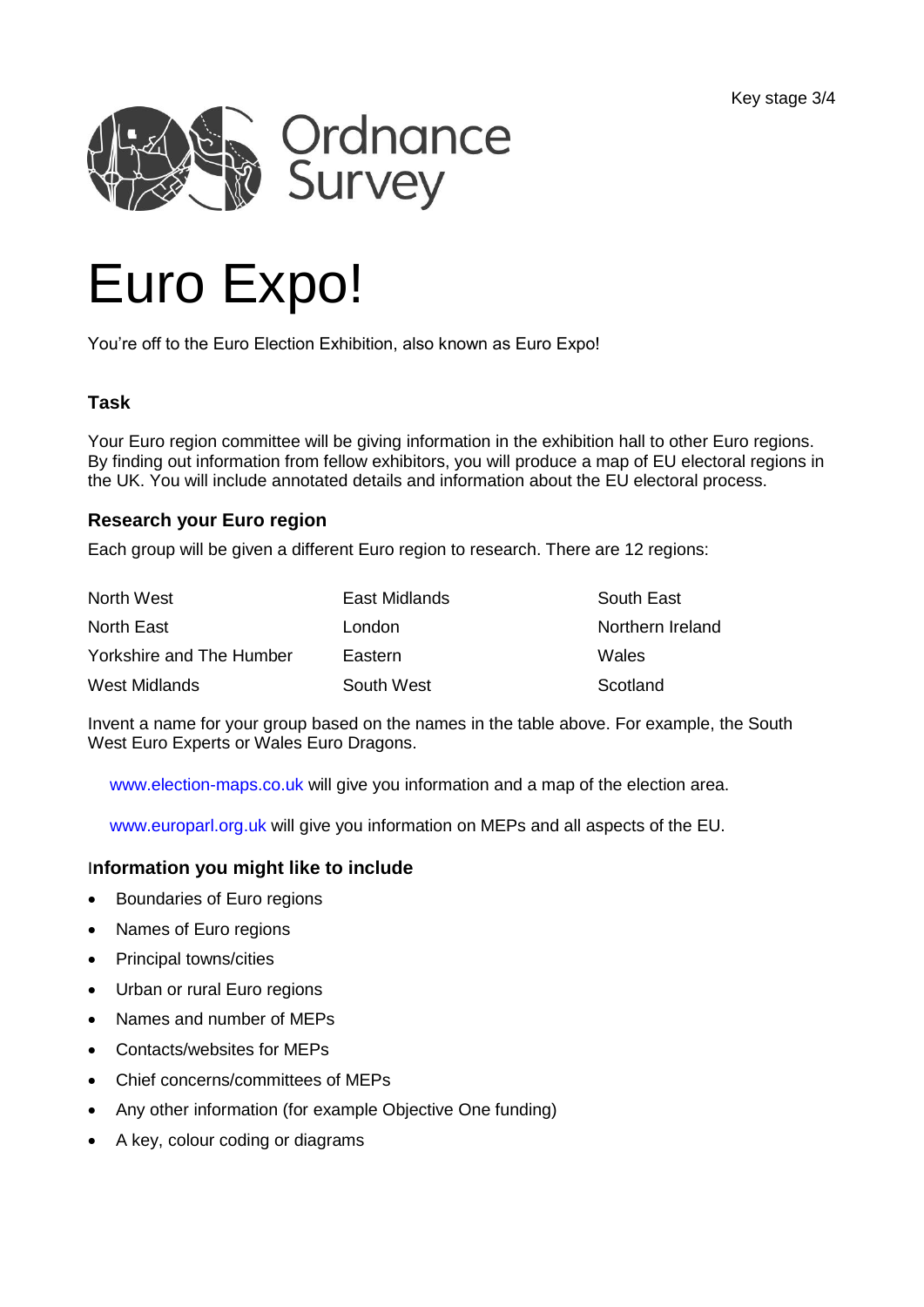# **Design your exhibition stand**

Your group will be given a big sheet of paper and coloured pens to show your Euro region information on. You can use diagrams, tables, and sketch maps. Set up your exhibition stand on a table. If you are feeling creative, feel free to make badges and hats – the sky's the limit!

## **The Euro Expo begins**

Your group has to find out as much as possible about each Euro region, as well as *selling* your own Euro region. Half the group must stay with your exhibition stand, drumming up support (loudly if necessary – think of people on a market stall), and the other half visits all the other Euro region stalls to glean as much information as they can about each one. You might need to note down what you found out.

Remember, you have a limited time to do this and the end product will show how much you did (or did not!) find out. Your stallholders are depending on you!

## **Final individual Euro display**

On a blank A4 (or A3) UK map, each person in your group must produce a Euro region election map with annotations. You will obviously have to share your information within your group, but you cannot ask other groups for further assistance.



CUSTOMER SERVICE EXCELLENCE

Ordnance Survey and the OS Symbol are registered trademarks of Ordnance Survey, the national mapping agency of Great Britain.

D02659c Aug 2004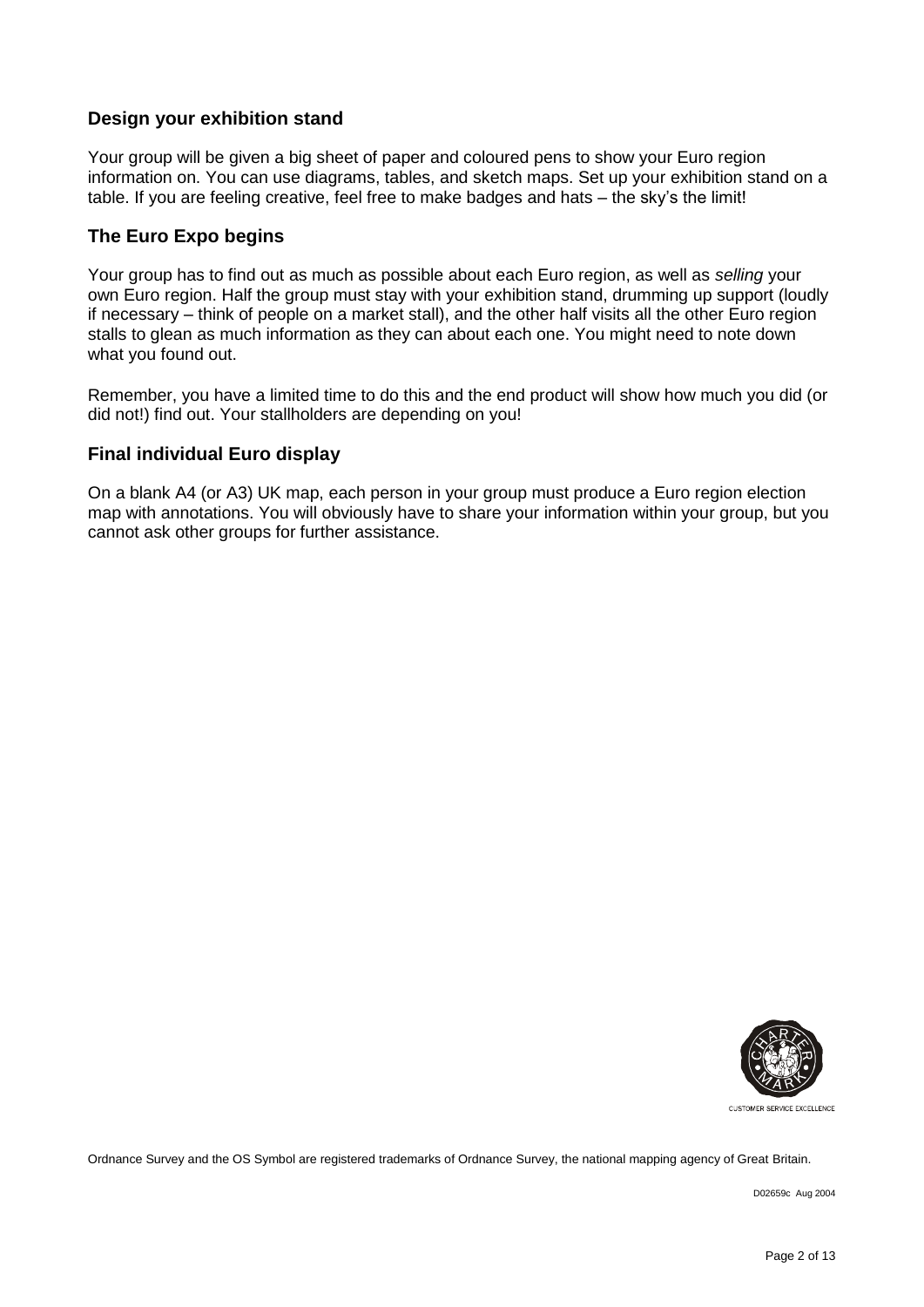

# Who's my councillor?

Your mum is concerned about rising crime levels, your sister wants to complain about the amount of dog muck on the pavement, your dad wants more money put into the motorways and your auntie feels strongly about equal pay for women. Who are the people that will listen and act on your concerns?

### **Task**

Create a display in Word® or PowerPoint® to show a map of your house and surrounding area, with the names and details (even photos) of all your councillors. An example is given for you, but you may decide to do yours differently from this.

Create a display in Word $^\circ$ or PowerPoint $^\circ$  to show a map of your house and surrounding area, with the names and details (even photos) of all your councillors. An example is given for you, but you may decide to do yours differently from this.

Go to [https://www.ordnancesurvey.co.uk/election-maps/.](https://www.ordnancesurvey.co.uk/election-maps/) Now enter your postcode in the search box and press enter.

Now click on the boundary icon on the panel on the left and select the two boundaries you want to show.

You can now copy and paste this map int your document.

### **Who are your councillors?**

Using google find the names of your MEP (still valid?) and the MP for your constituency.

If you live in Scotland or Wales you can find your Assembly Member, who is concerned with your interests in the Welsh Assembly (Cardiff), or your MSP in the Scottish Assembly (Edinburgh). You can find them on<http://senedd.assembly.wales/mgFindMember.aspx> or [www.scottish.parliament.uk](http://www.scottish.parliament.uk/)

It is more difficult to find information about parish councillors online. Parish councillors look at concerns in a small area, possibly only a few streets. Perhaps you know one of these personally.



Ordnance Survey and the OS Symbol are registered trademarks of Ordnance Survey, the national mapping agency of Great Britain.

D02659h Aug 2004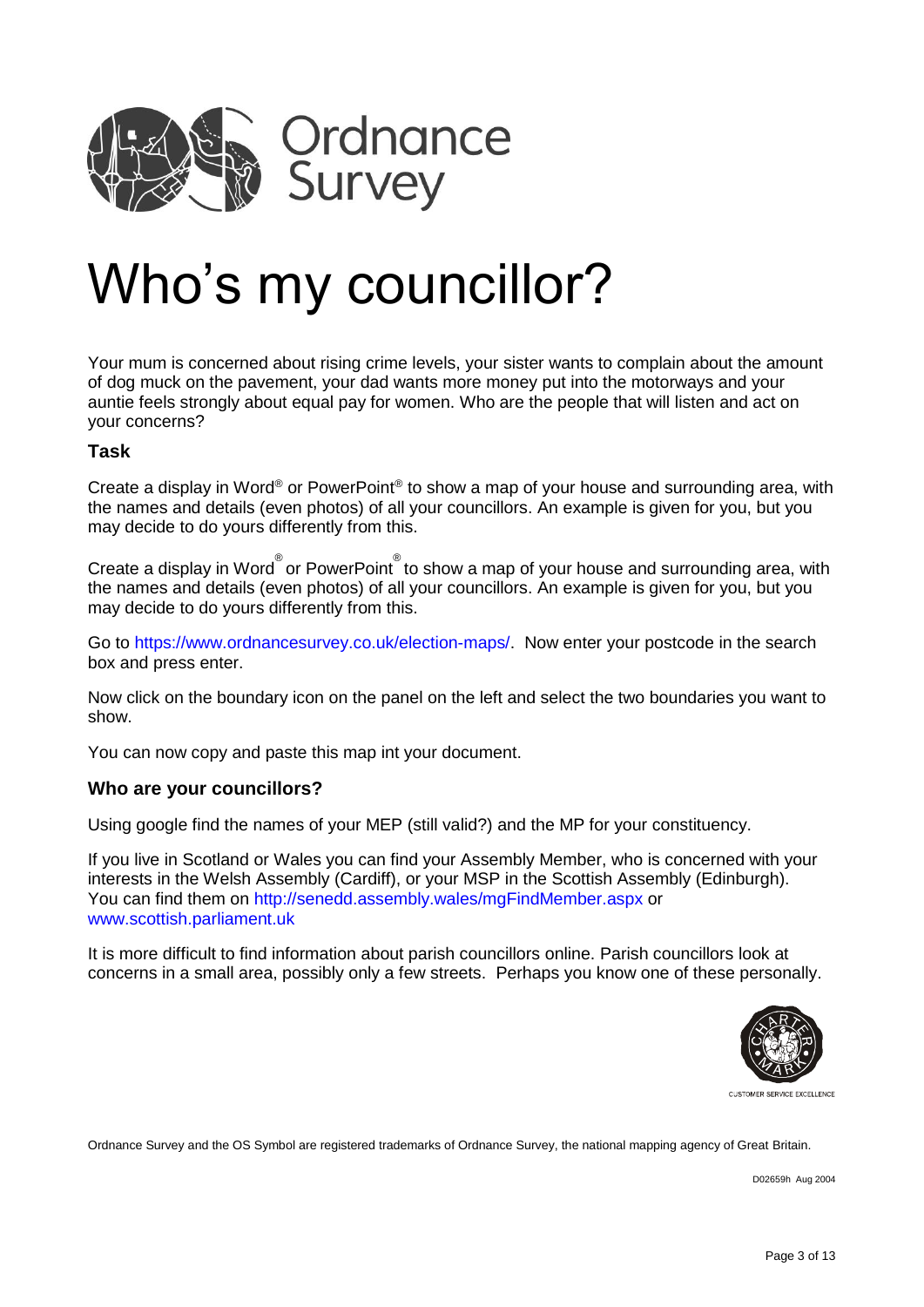

You spend a lot of your day either in school, or getting to and from school, so you know the area pretty well, probably better than some of the councillors in charge. Here's your chance to help the councillors out. Can you be a *vocal local* – identifying problems or issues in the area around your school, and offering solutions?

# **Task**

Task – First line to be changed to - Use<https://www.ordnancesurvey.co.uk/election-maps/> to find a map of your school and its surrounding area. Enter your school postcode in the search box and press enter.

Think of three to five issues that concern you in your locality. Brainstorm with somebody else to come up with lots of ideas. For example, is there an area with no street lighting that is creepy in the dark? Is there a road covered in dog poo? Is there another school you have to walk past that you don't like passing? Your concerns will probably be different to the person who sits next to you.

Annotate your concerns on your map around the edge (put an arrow to the area if you like). An annotation is a bit like a label but it gives an explanation. For example, a label might just say 'litter', whereas an annotation might say 'litter from pupils along Marine Walk creates an eyesore for tourists and is dangerous to wildlife, especially seabirds'.

Underneath each annotation write a solution to the issue. How could it be improved or made better? For example, 'check that the litter is from pupils, then close the tuck shop and make pupils pick up litter in their break time. Get the RSPB to explain how litter can kill birds so pupils understand the problem'.

### **Now prioritise these concerns**

This means put your concerns in order from the most important to the least important. You might give each concern a number from one to five, or you might think of a more creative way of prioritising.

Can you give some reasons why you put the issues in this order? Why is number one your top concern? Why is number five your least important concern? Do this wherever you have room, maybe on a separate sheet.

### **Extension: How else could you be a** *vocal local?*

List as many ways (sensible and wacky) that you could get your voice heard, or your message across, about one of the local topics that you identified above. For example, a letter? A full orchestral piece entitled Symphony Number 2 in D Minor – ode to litter picking?



CUSTOMER SERVICE EXCELLENCE

Ordnance Survey and the OS Symbol are registered trademarks of Ordnance Survey, the national mapping agency of Great Britain.

D02659b Aug 200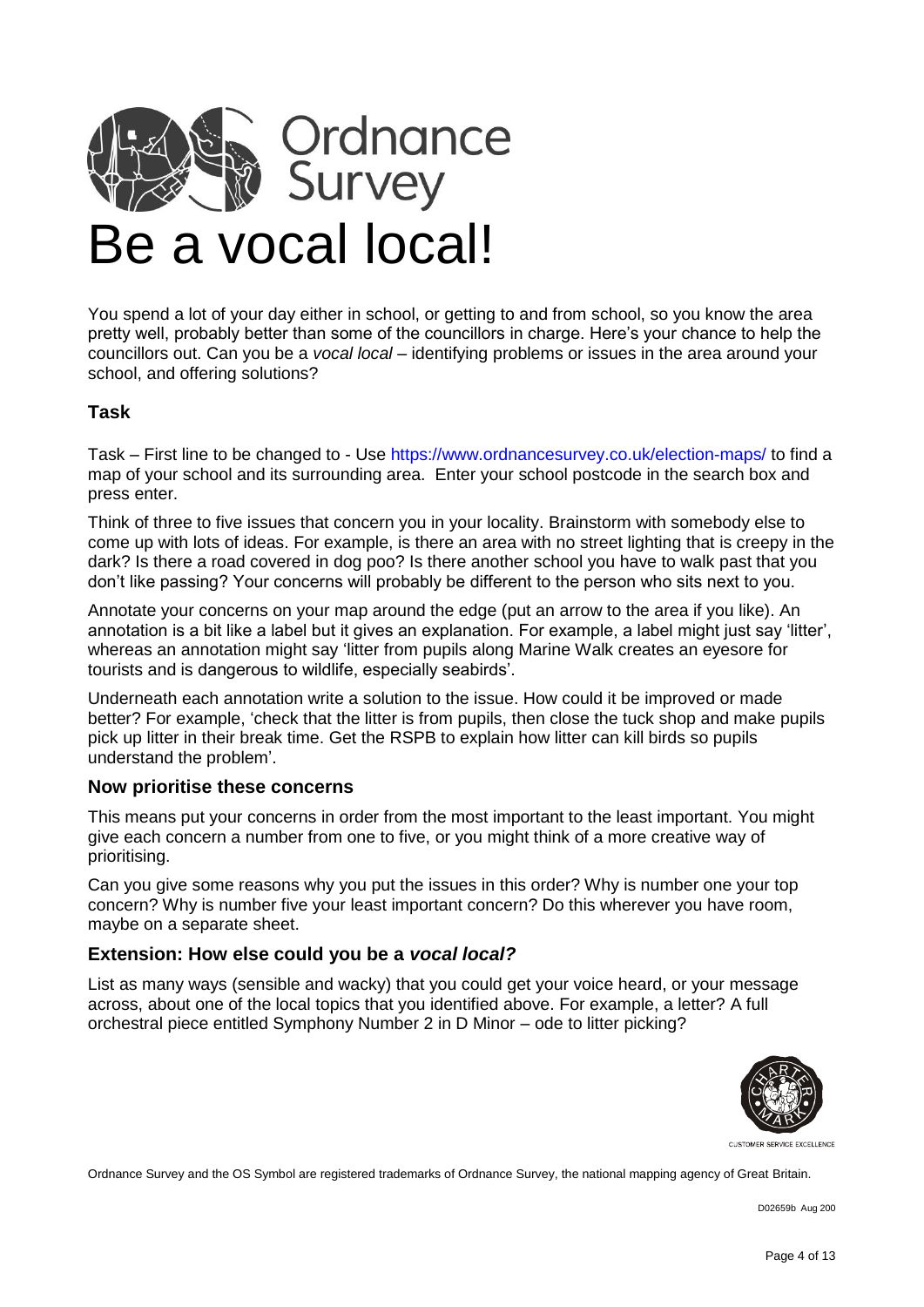

# MP for a day!

Your MP has chosen you to stand in for her for a day. Rt Hon John Bercow, the Speaker of the House, introduces you to all the MPs in the House of Commons at Westminster. He asks you to give a speech about your constituency

## **Task**

Task – change text to the following;

Go to [https://www.ordnancesurvey.co.uk/election-maps/.](https://www.ordnancesurvey.co.uk/election-maps/) Now enter your postcode in the search box and press enter. Use the zoom tool to show more or less details. To check your ward and parliamentary area, click on the boundary icon on the panel on the left and select the boundary you want to show.

In order to give the fullest picture possible to the other MPs, you should try to include answers to many or all of the following questions in your speech. Most answers can be found from the website, but some you may have to find out for yourself.

### **Physical characteristics**

- Whereabouts is it in the UK?
- What is the map reference?
- Is it hilly or flat?
- How big is it?
- What is the area size?
- Is it near the sea or inland?
- What sort of weather do you get?
- Are there any famous landmarks?

#### **Human characteristics**

- Is it a rural or urban area?
- What is the main employment?
- Are there any famous buildings?
- Are there any large towns?
- What roads pass through the constituency?
- What are the names of the bordering constituencies?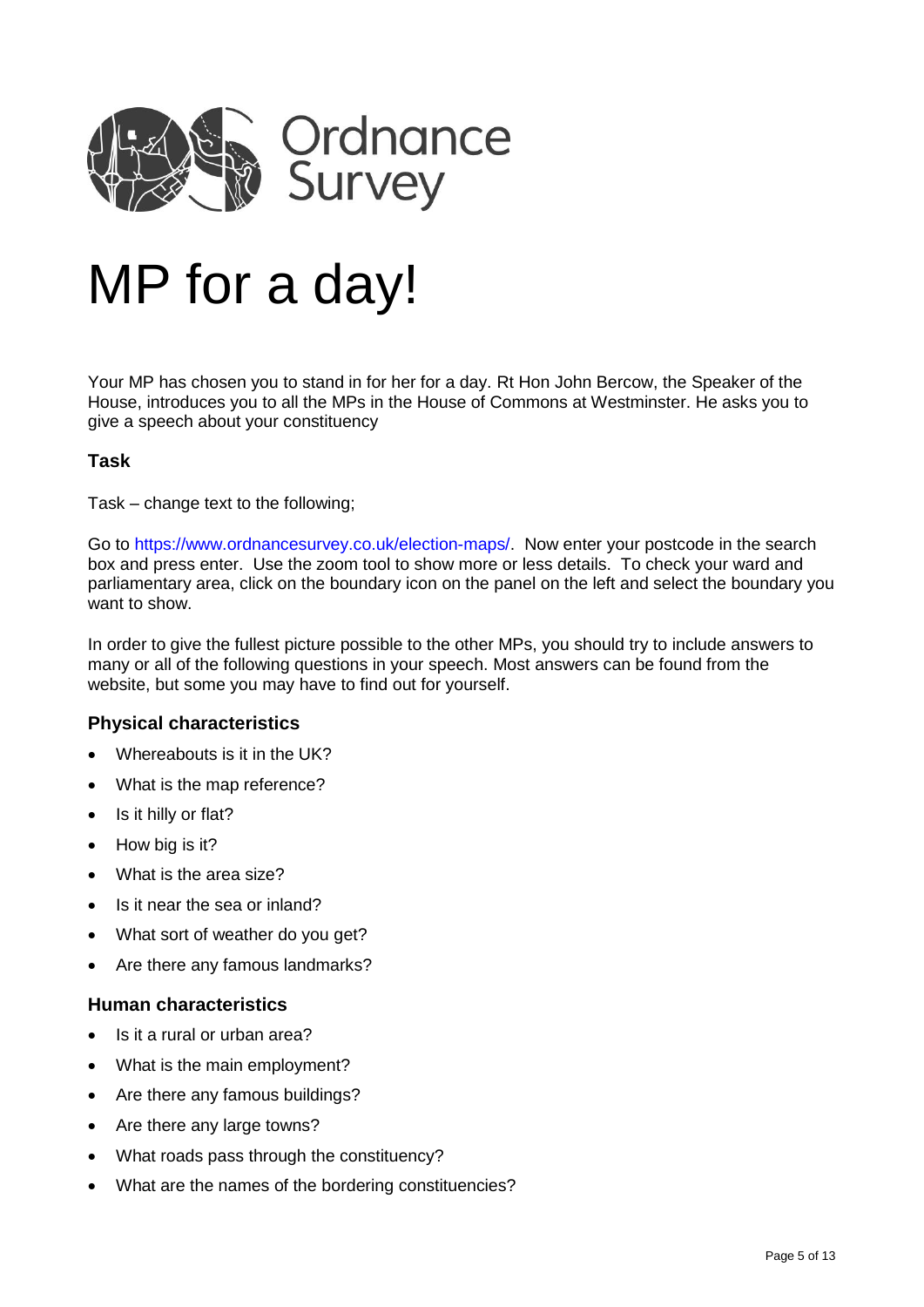# **Election areas**

- What Euro region are you in?
- How many parishes are there in the constituency?
- What ward do you live in for local elections?
- You could also find out where some of the polling stations are.

# **Things to be proud of**

Tell the House of Commons what you are proud of in the area. It may be beautiful, clean, friendly, and low in crime – whatever really does make you proud.

## **Issues that concern you**

Finally, in your speech you would like to tell all the other MPs about three issues in your constituency that concern you or other people in the area. You must say why you are concerned and why you want them put right. For example, you might feel that there is a litter problem in the shopping centre which is unsightly, unhygienic and puts locals and tourists off going there.

## **You could start your speech like this:**

| My speech                                                                                               |
|---------------------------------------------------------------------------------------------------------|
|                                                                                                         |
|                                                                                                         |
| I am here instead of (try to find out your MP's name and what party they represent).                    |
| I would like to tell you a little about my constituency. In physical terms (include all the details you |
|                                                                                                         |

Let me describe the human geography for you. ............................................................................

I would like now to tell you a little about the political geography and election information (include all you have found out about wards, parishes, polling stations, Euro regions.)..................................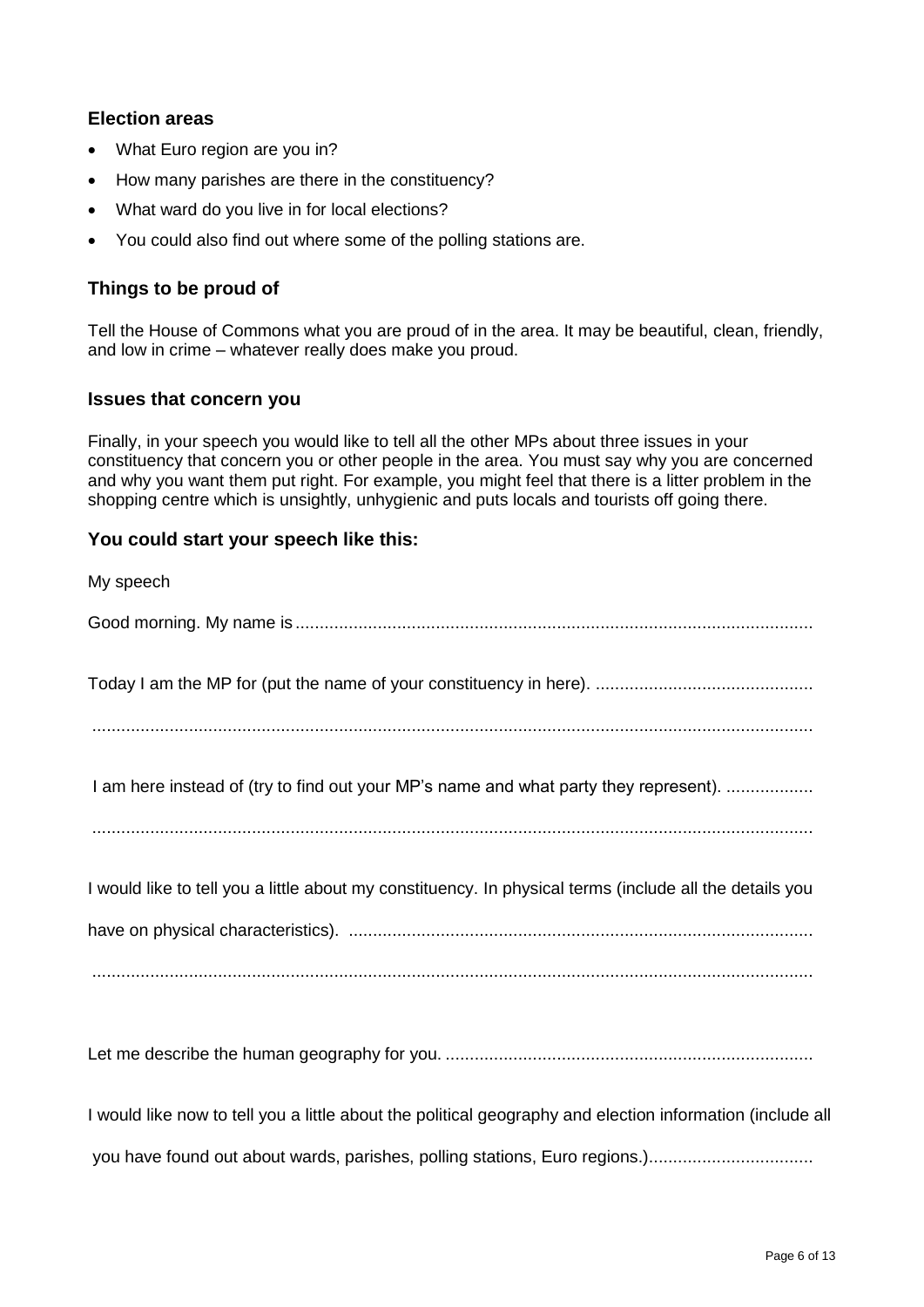We are very proud of our constituency, firstly because of ............................................................. Another source of pride is ............................................................................................................. A third point would be ................................................................................................................... However, if you lived in my constituency you would also be concerned about a number of things. The first of these is........................................................................................................................ This needs sorting out because .................................................................................................... The second issue is ...................................................................................................................... The third concern is ......................................................................................................................

I hope that you have enjoyed listening to my speech about my constituency and thank you for your time.



Ordnance Survey and the OS Symbol are registered trademarks of Ordnance Survey, the national mapping agency of Great Britain.

D02659e Aug 2004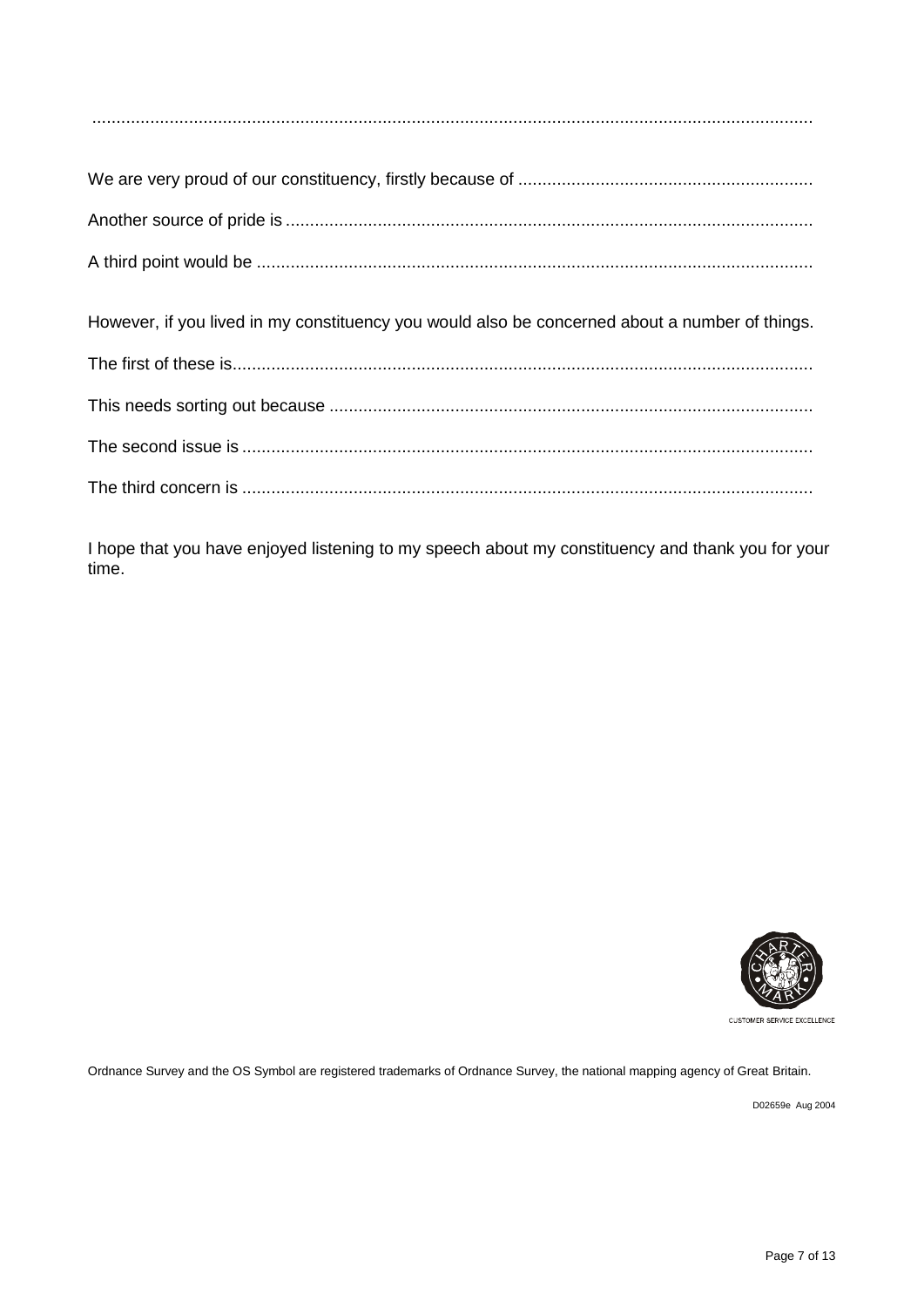

# A tale of two constituencies

A constituency is the geographical area that each Member of Parliament represents. There are 650 constituencies in the UK.

The constituents (the people in the constituency) elect their MP to the House of Commons by voting for the candidate who they think will do the best job.

Each constituency in the UK is different and the people in it will want different things from their MP. For example, people living near Heathrow Airport might complain to their MP about the noise pollution from planes. However, for people in Aberystwyth, mid-Wales, this is unlikely to be a big problem!

### **Task**

In this task you need to compare two constituencies: Conwy, a rural constituency in North Wales, and Coventry, an urban constituency in the Midlands. You need to find out the different issues which bother constituents from each place. You might discover that they are concerned about the same issues.

The ten questions below are issues that constituents might see their MP about. Using [www.election-maps.co.uk](http://www.election-maps.co.uk/) decide where the people in the questions below might come from. The answer might be Conwy, Coventry or it might be both. You must give the reasons for your answers.

### **How to**

Type<https://www.ordnancesurvey.co.uk/election-maps/> and click launch GB map

- For Conwy, in the search box type Conwy and select Conwy, Conwy. On the main map zoom in
- For Coventry, in the search box type Conwy and select Coventry, Coventry. On the main map zoom in
- One of the pair can look at Conwy, the other person can look at Coventry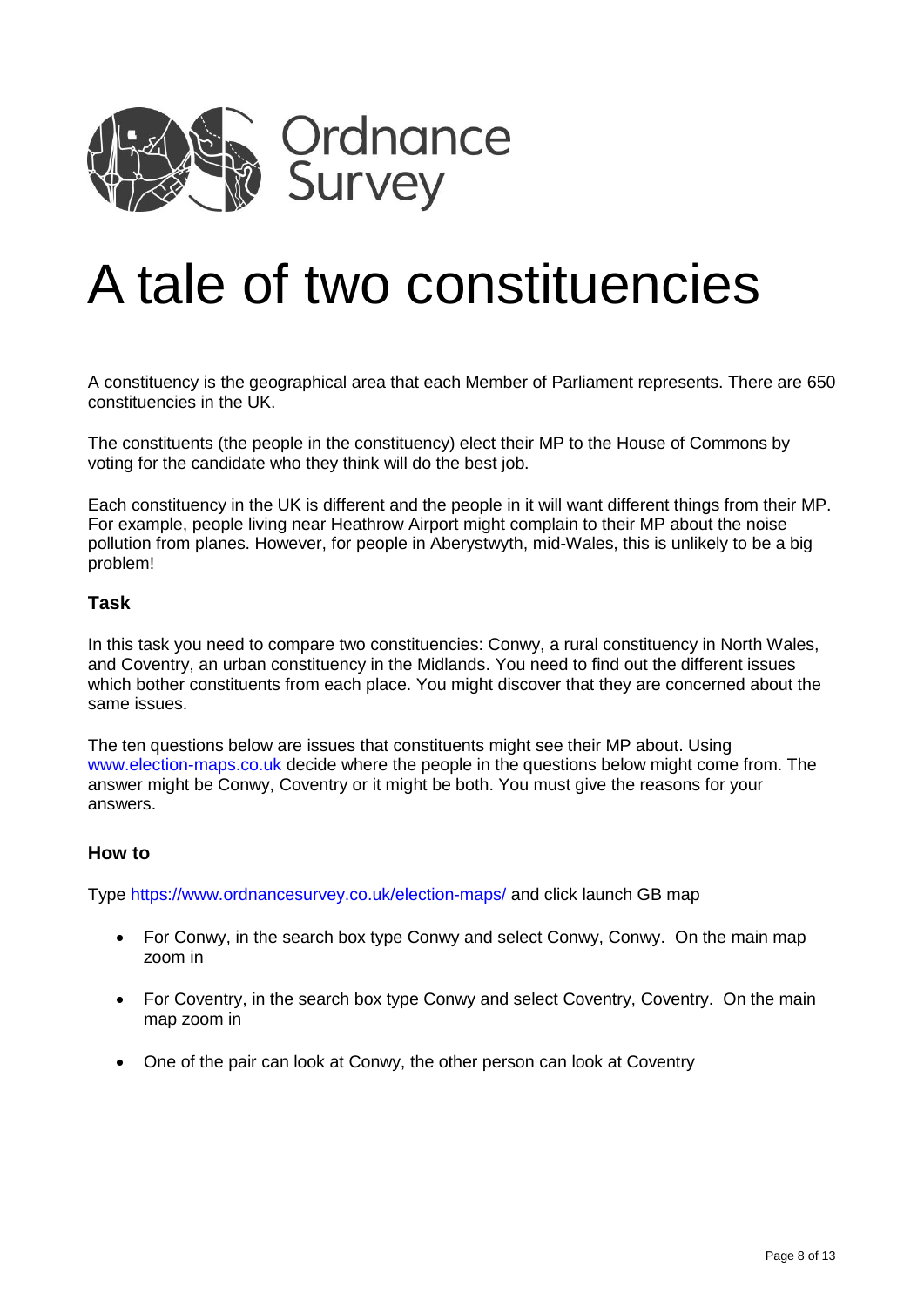An example of how to write down your answers is shown below; although you can write your own if you want to.

- Example question: Which constituents would be most concerned with the rising cost of hay for sheep feed?
- Example answer: The constituents in Conwy would be most concerned about the rising price of hay. This is because it is a rural area and many people work as farmers. If they cannot afford to feed their animals they might have to sell them and as a result could lose their jobs. People in Coventry are not likely to be farmers because most of the land has been built on.

In class be prepared to give your answer and the reasons for it. Remember, you might have a different answer to somebody else, but the important point is to be able to argue your case.

- 1. The residents in this constituency are very concerned about water quality and want the sea and beaches cleaned up. Which constituency?
- 2. Which MP might get complaints about young people hanging round street corners at night?
- 3. An elderly gentleman who writes to his MP to complain about bad street lighting might be from where?
- 4. The time it takes for an ambulance to arrive might be longest in which constituency?
- 5. Money gets spent on tourists rather than local people is a common complaint where?
- 6. The MP does a sponsored walk to raise money for The Mountain Rescue. In which constituency?
- 7. This constituency is very proud of its facilities which include the leisure centre, museums, shops and offices. Which constituency?
- 8. In which one of the two areas might the MP have to speak more than one language?
- 9. Which constituency is likely to have the best transport links for cars, buses and trains? What problems might this cause?
- 10. This constituency is densely populated (lots of people living in a square kilometre). Which constituency?



CUSTOMER SERVICE EXCELLENCE

Ordnance Survey and the OS Symbol are registered trademarks of Ordnance Survey, the national mapping agency of Great Britain.

D02659a Aug 2004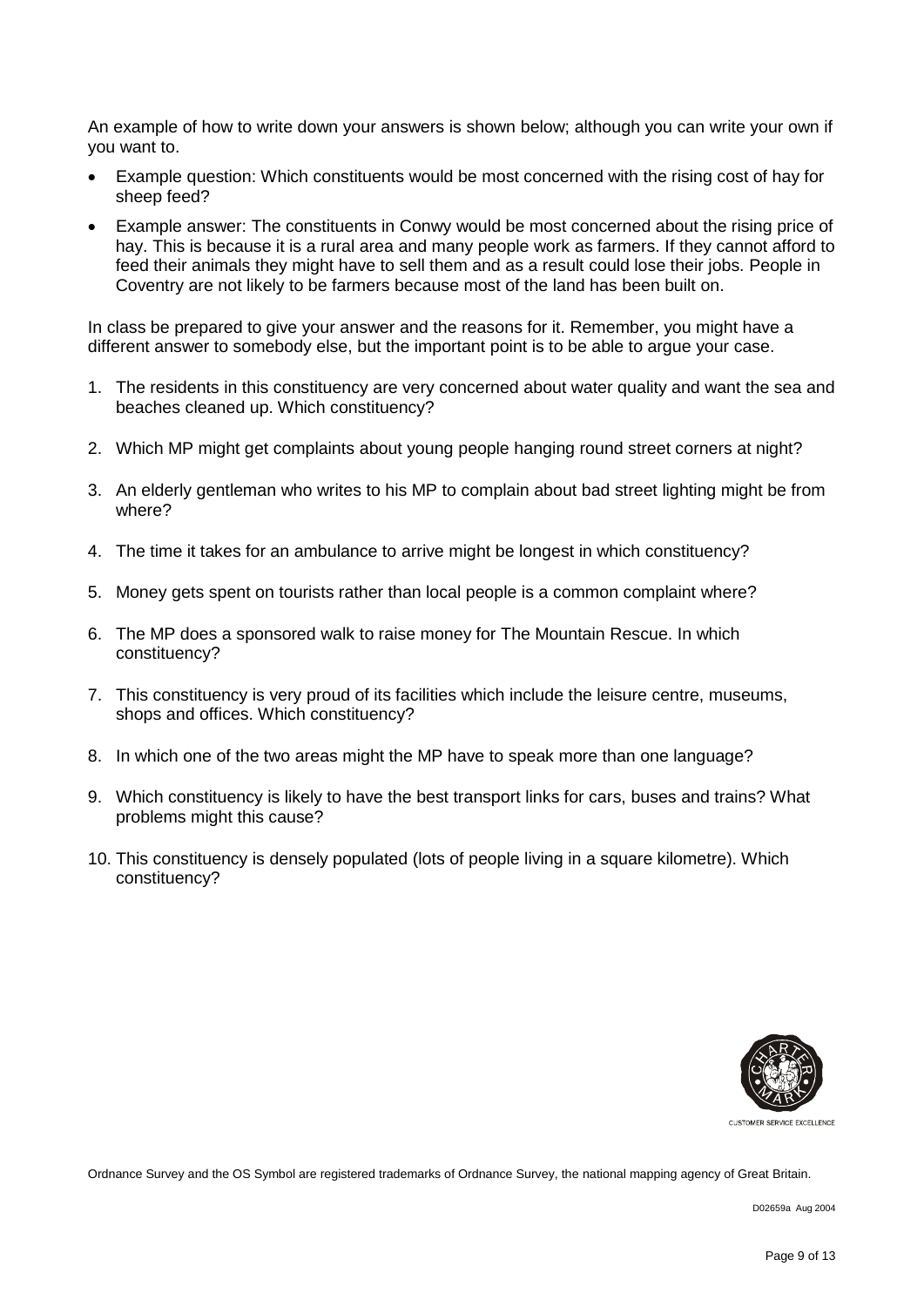

# Polling station decisions

Dawlish is a lovely seaside town in Devon, with beaches, cream teas and lots of tourists in the summer. There are also many elderly people in Dawlish who have retired there.

Everyone over 18 in Dawlish is eligible to vote when there is an election. A place must be chosen as the polling station where people will go to vote. Perhaps you are already aware of this, and have had a day off school when your school was chosen as a polling station.

### **Task**

Using the information below and the map at [https://www.ordnancesurvey.co.uk/election-maps/,](https://www.ordnancesurvey.co.uk/election-maps/) you decide where the best place would be to host the polling station. You must give reasons why you chose the location and also reasons why you did not choose other locations. You can use the writing frame in the final paragraph to help you structure the answers.

Include a sketch map of the area (taken from election maps website) showing which site you chose. You can also annotate this map to say why you made your choice.

#### **How to**

Click on *European region* and type in South West. Type the postcode EX7 9AL and zoom your map to a size where you can see the leisure centre, the museum and Luscombe Castle.

### **The candidates**

- a) Dawlish leisure centre is a modern building with a swimming pool, two sports halls, a gym, changing rooms, squash courts and other facilities. It is a busy place, being well used by the community. The staff are very professional and the building is open from early morning until 9 or 10 pm. The Leisure Centre has a large car park. The location of the leisure centre is out of town, to the north, and is uphill from the centre of town. It is close to the main road to Exeter – a city about 12 miles away, and is not on a main bus route.
- b) The museum details old Dawlish life, exhibits include photos from 100 years ago, before there were cars. It is run by friendly volunteers and is busy in the summer, but is closed in the winter. The museum is in the centre of town near Brook Street, with the main shopping streets being about 500 metres away. It is quite a small building. There is a large car park nearby, which is pay and display, and buses are frequent. It is close to the main road to Exeter – a city about 12 miles away.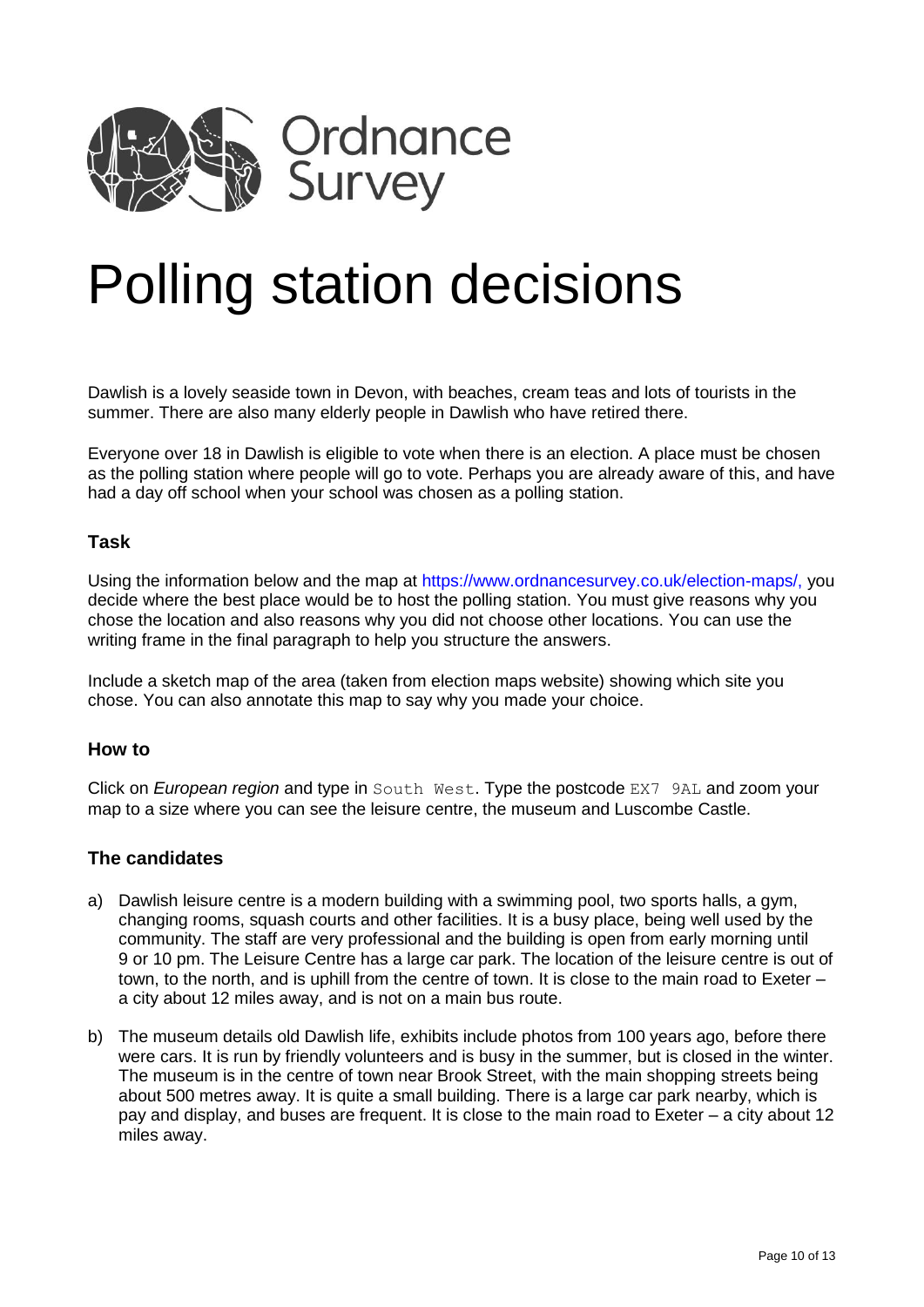c) Luscombe Castle is set in peaceful countryside to the west of the town. It is a beautiful property with gardens and grounds. Luscombe Castle is privately owned and therefore not usually open to the public. The roads leading to it are country lanes with only room for one car. There are few buses along this route. There is no actual car park but there is plenty of room in the surrounding area.

## **You can use the writing frame below to give you a structure**

| However, the negative factors that make it no good as a polling station are |
|-----------------------------------------------------------------------------|



CUSTOMER SERVICE EXCELLENCE

Ordnance Survey and the OS Symbol are registered trademarks of Ordnance Survey, the national mapping agency of Great Britain.

.....................................................................................................................................................

D02659g Aug 2004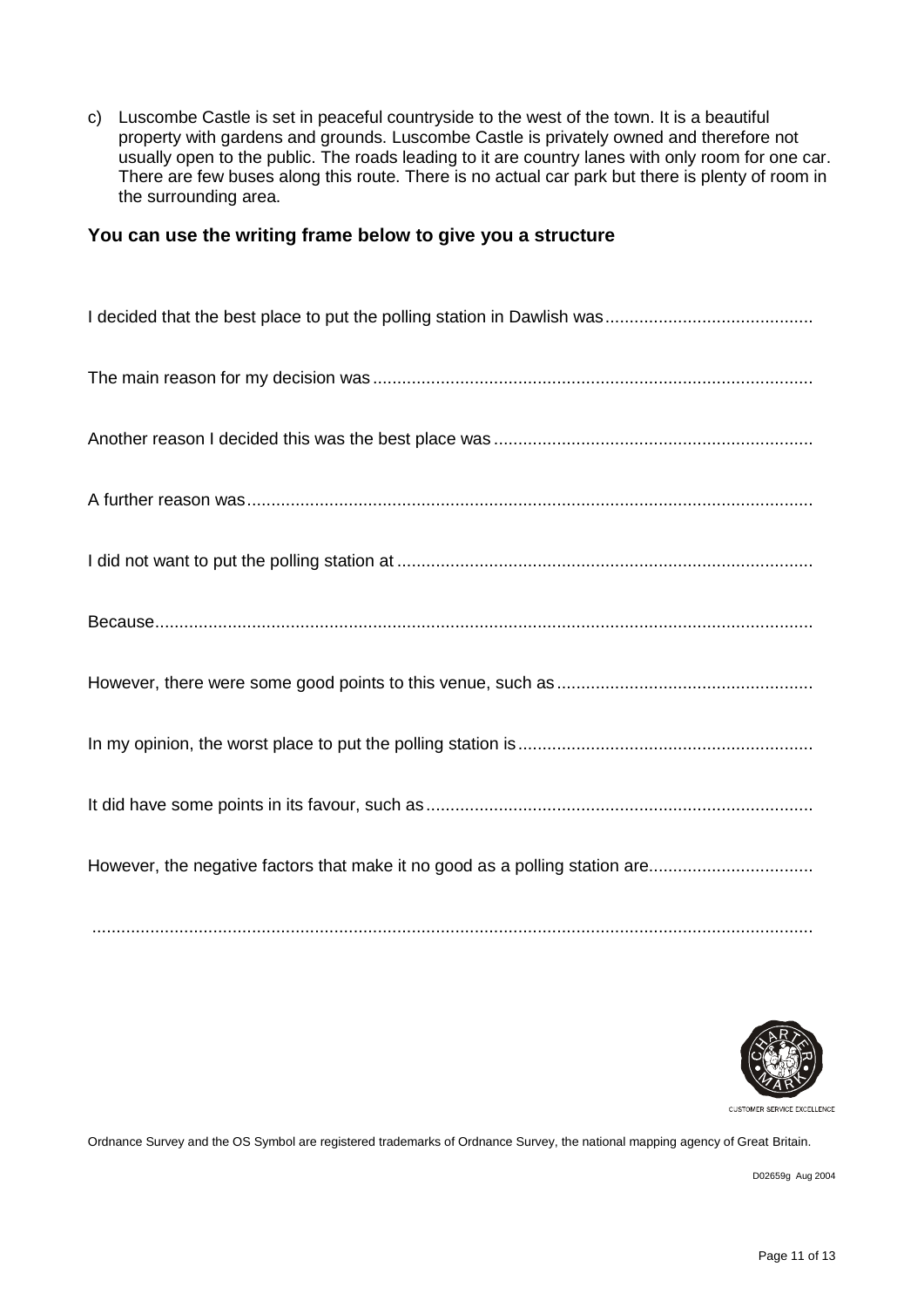

# Teachers – perfect or pants at politics?

Are your teachers in the know politically? Or when it comes to Westminster, have they got no *Commons* sense? Are they up to date on Europe, or do they think an MEP is something to do with computers?

# **Task**

Design and construct a questionnaire that will assess how much teachers know about the election areas the school is in and the people who represent them. For example questions might be:

- What is the name of the Parliamentary constituency the school is in?
- Who is the MP for this constituency?

Aim for a minimum of six questions that test your teachers' knowledge of the election areas at all levels; from Euro area to parish.

Please note that some teachers live a long way from their work, in different areas. The information here is based on the school area.

Go to [https://www.ordnancesurvey.co.uk/election-maps/.](https://www.ordnancesurvey.co.uk/election-maps/) Now enter your school's postcode in the search box and press enter. Names of the people who represent you can be found using google.

If you live in Scotland or Wales you can find your Assembly Member, who is concerned with your interests in the Welsh Assembly (Cardiff), or your MSP in the Scottish Assembly (Edinburgh). You can find them on<http://senedd.assembly.wales/mgFindMember.aspx> or [www.scottish.parliament.uk](http://www.scottish.parliament.uk/)

Carry out your fieldwork. Remember, the bigger the sample, the more accurate the results. As a guide twenty people would be an acceptable sample.

Present your results. You can do this using ICT (such as Excel), by hand or a combination of both. Try to show a range of presentation techniques (no death by bar chart!).